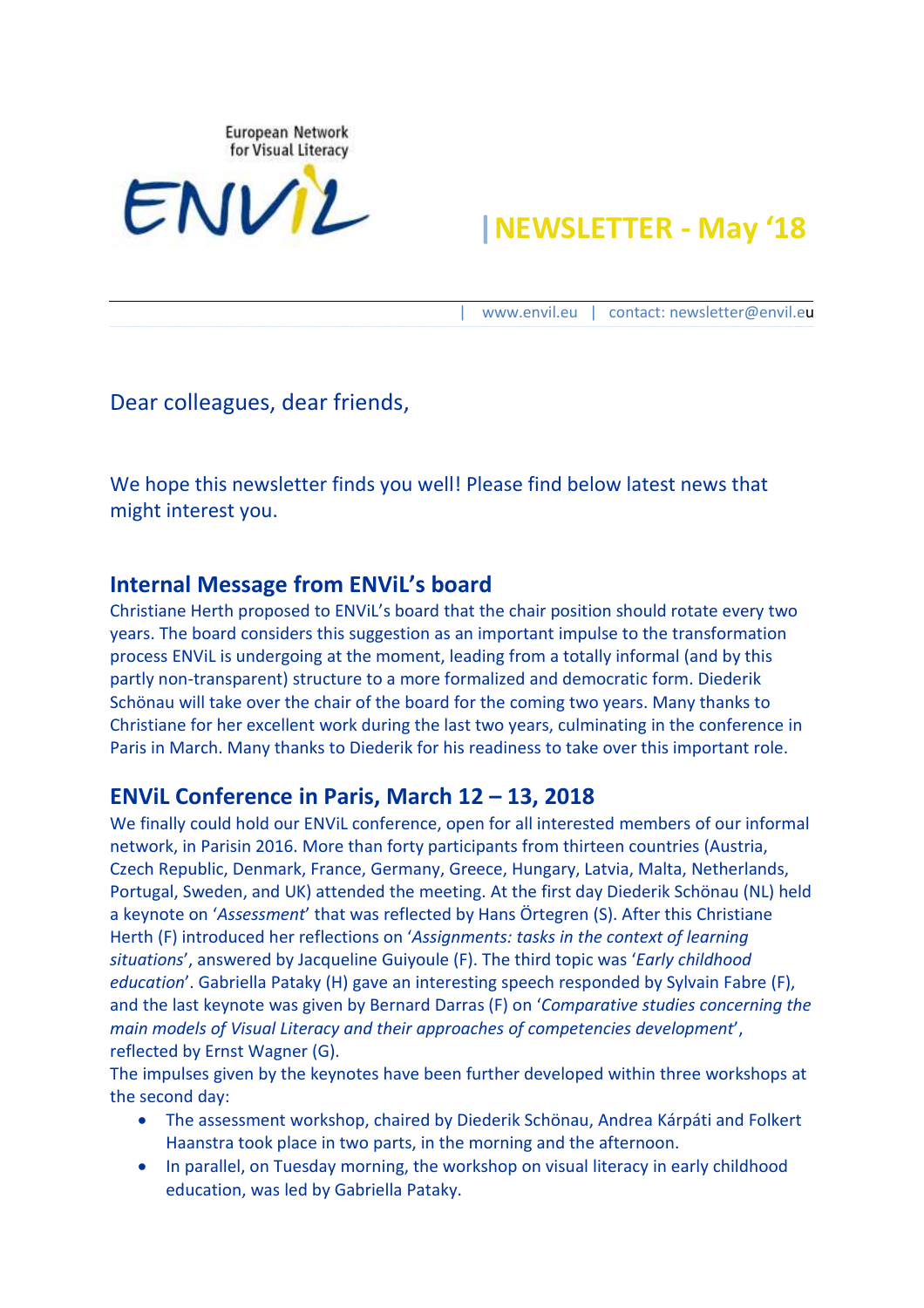On Tuesday afternoon, Carl-Peter Buschkühle and Maria Letsiou led the workshop on assignments.

In the closing session Ulrich Frick and Miles Tallon (G) reported about the research project how to assess visual literacy (Bildkompetenz), funded by the German Ministry for Education and Research. Read [more](http://envil.eu/interim-report-on-the-german-approach-to-quantitative-assessement-of-visual-literacy/) …

You can find the keynote presentations, and, in a short time, the summaries of the three workshops on ENViL's website. ENViL thanks Christiane Herth for organizing this very interesting and constructive meeting.

## **International Conference on Visual Literacy in Art Museums in Munich, 2018 January 12 - 14**

You can find a short report about this meeting of the working group here: read [more.](http://envil.eu/conference-on-visual-literacy-in-art-museums-at-the-pinakothek-der-moderne-munich-2018-january-12-14/)

## **Call for papers**

Based on the results of the conference on Visual Literacy in Art Museums, just mentioned, ENViL will publish a small bilingual (English and German) book about this topic. It will be edited by Lode Vermeersch, Rainer Wenrich and Ernst Wagner, the publisher is Waxmann. We are looking for good practice examples. If you collaborate with an art museum or if you know an interesting example, please send a note to Janina Horn who is coordinating the book. Her email is [horn.janina1@googlemail.com.](mailto:horn.janina1@googlemail.com)

## **2. ELTE Workshop for Arts Education in Budapest, 25-26 May 2018**

The Faculty of Humanities, organiser, and its partners, four faculties of Eötvös Loránd University (ELTE), Hungary's oldest research university continues its series of annual arts education workshops and invites practitioners of dance, drama, music, and visual arts, involved in any level of education, to meet in discipline based sessions and interdisciplinary workshops, and exhibitions of extended poster sessions.

Share your experiences with artists, teachers and researchers from the field of dance, drama, music and the visual arts, view / perform at arts performances, concerts and exhibitions! Engage in discussions with scientists about possibilities of co-operation: STEAM (Science, Technology, Engineering, Arts and Mathematics) will be featured as a special stream.

Central theme: new concepts of creativity and new models of creativity development in all the art forms and STEAM (Science, Technology, Engineering, Arts and Mathematics). For more information please get in touch with Gábor [Bodnár.](mailto:mpk_ewae2018@btk.elte.hu)

## **ENViL meeting at the European InSEA Conference in Helsinki**

ENViL will use the chance that this conference offers for a meeting. We invite you for an internal gathering on Monday, June  $18<sup>th</sup>$  at 7 pm. If you take part in the conference in Helsinki, please send an email to [newsletter@envil.eu.](mailto:newsletter@envil.eu) We will inform you a week before about the place where zo meet.

#### **Announcements of the board**

 A series of peer reviewed 'VL briefs', edited by Andrea Karpati, will start soon. Topics will be: country studies, position papers, concept papers, comparative research papers.